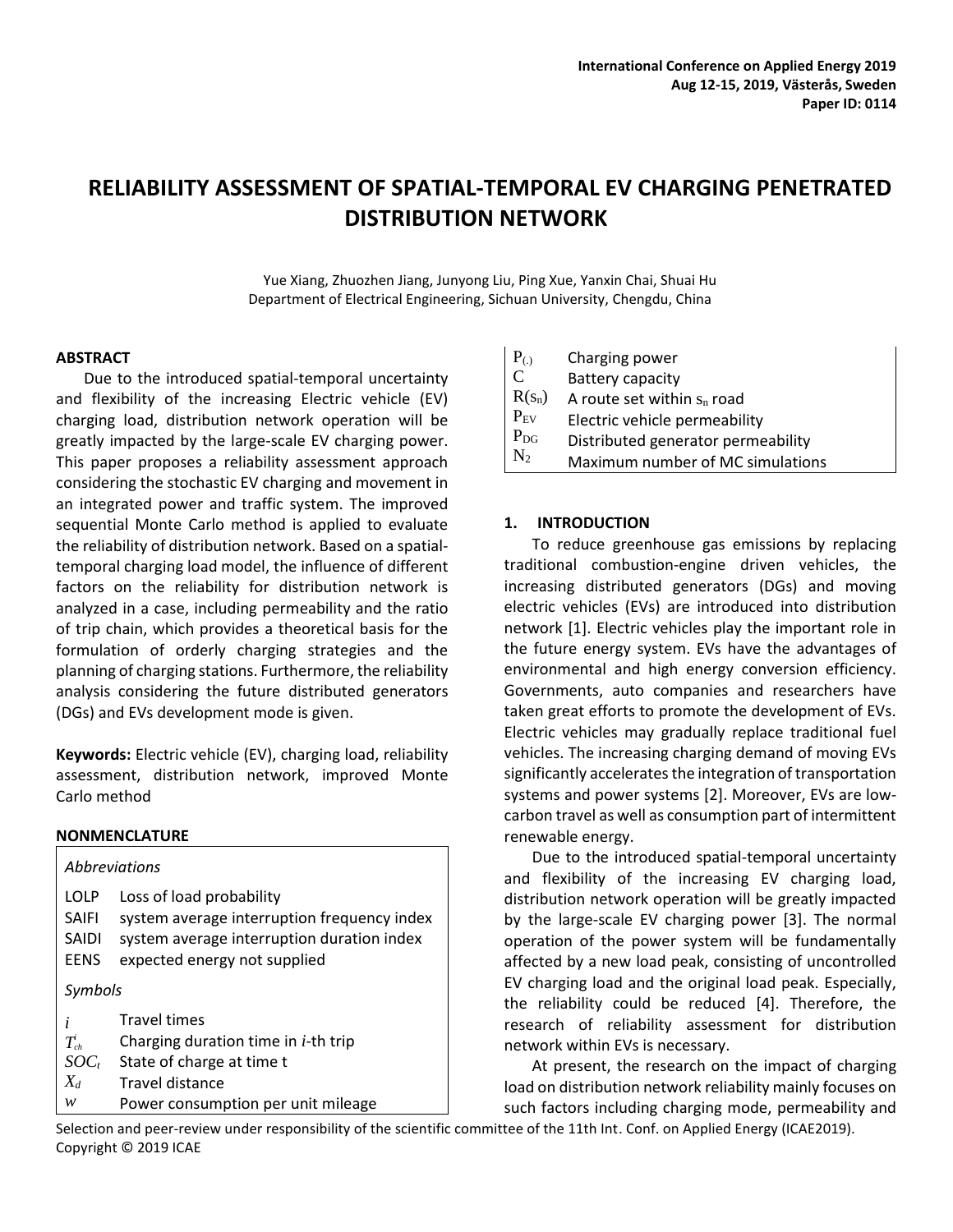plug-in location. And the charging load model used in this study is relatively simple [5-7]. In [5], the reliability influence of plug-in EV is analyzed from three aspects, including load control type, plug-in location and permeability. EV user behavior and power system dispatching rules are considered in [6], and the impact of plug-in EV grid-connected capacity on power supply reliability is assessment. In [7], according to Monte Carlo method, the sequential operation data of components is obtained, and the influence of PHEV on the reliability of distribution network is discussed. In [8], the information security risk of user side is taken into account, and analyses the reliability of distribution network according to different attack types. In fact, in addition to the above effects, the future impact of distributed generation (DG) in urban distribution network cannot be ignored [9].

The precise spatial-temporal distribution results of charging load can improve the accuracy of reliability assessment. Electric vehicle is closely related to the traffic system and distribution network. Therefore, the research on charging load modeling of EV needs to consider the coupling system [10]. The trip chain takes the randomness of spatial-temporal charging load into consideration and the date of national household travel survey can be utilized [11]. Therefore, on the basis of trip chain and traffic system model, this paper forecasts the spatial-temporal charging load. Based on the relatively accurate forecast results, the analyses the reliability considering the future DGs and EVs development mode.

The rest of this paper consists of four main sections. Section 2 introduces an EV charging load forecasting approach. In Section 3, the improved sequential Monte Carlo method is discussed to assess reliability. An integrated traffic system and distribution network in Section 4 to verify the availability of the proposed method. Section 5 is the conclusion of this paper.

## **2. EV CHARGING LOAD FORECASTING**

## *2.1 The trip chain*





The travel demand of EV in urban traffic network can be represented by the trip chain shown in Figure 1. The main destinations of EV are home(H), workplace(W), leisure-related location(L).

The established process of a simple or complex trip chain is as followed: i) According to the survey data, the travel location is classified, and the lognormal probability function is utilized to obtain the first time travel time and last time departure time. ii) The daily destinations with home as the starting point are generated by Monte Carlo sampling method.

## *2.2 Transportation system modeling*

Graph theory [12] is used to establish traffic network model. According to the topology of traffic system, vertex sets *V* and road set *E* can be obtained by the intersection points of multiple road sections and the number of roads. The shortest path between the vertices is obtained by road weight matrix *D* and the shortest path algorithm.

In this paper, considering the traffic network constraints, trip chain and MC method is used to simulate the travel. Assuming that the driver does not detour the original path, he chooses the shortest path. The driving path can be obtained by the Dijkstra shortest path method.

## *2.3 Charging demand modeling*

The charging duration time can be obtained by formula (1).It is took unnecessary time for charging in midway. Therefore, users will only choose midway charging under the condition of formula (2). The location and duration of charging in midway are determined by formula (3-5).

$$
T_{ch}^{i} = (1 - SOC_{T_o}^{i} + \frac{w \cdot X_d^{i}}{C}) \cdot C / P_{(\cdot)}
$$
 (1)

$$
X_d^{SOC_i} = SOC_{T_0}^i \cdot C / w, X_d^{SOC_i} < X_d^i \tag{2}
$$

$$
\sum_{a=1}^{n} d_{h} < X_{d}^{SOC_{i}} \left( n < g \right) \to n \in \{1, 2, ..., N\} \tag{3}
$$

$$
s_n = \max\{1, 2, ..., N\}, \ s = R^i(s_n)
$$
 (4)

$$
T_{mid} = (1 - SOC_{T_0}^i + \frac{w \cdot \sum_{h=1}^{s_n} d_h}{C})
$$
 (5)

where,  $T_{ch}$  is the charging duration time for destination of the *i*-th trip; *w* is the power consumption per unit mileage; C is the capacity;  $X_{d}^{soc}$  is the distance corresponding to the initial SOC;  $\sum d_k$  is the distance of the *N* section in a trip; {1,2,…,*N*} is the set satisfying inequality (2); max represents get the maximum of the set; *R i* (*sn*) represents the node number *s<sup>n</sup>* of the route *R* in trip  $i$ ;  $P_{(•)}$  is the charging power, kw;  $P_q$  is the fast charging power.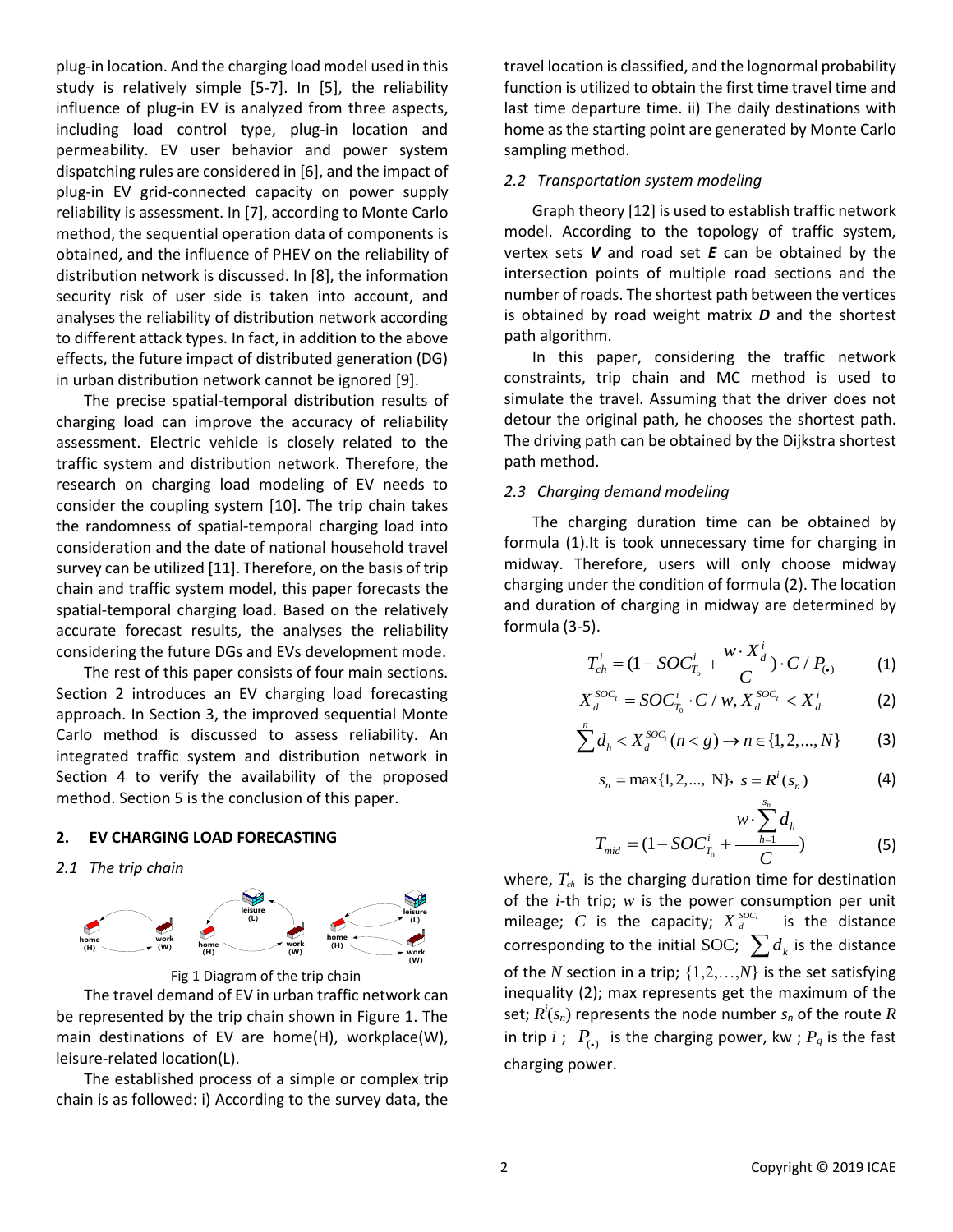#### **3. RELIABILITY ASSESSMENT**

In composite reliability evaluation studies, repetitive solutions of an optimization problem with an objective function of minimum load curtailment are performed. The sequential Monte Carlo simulation method is used to sample the "operation-failure-operation" process of the system components according to the failure rate and repair rate of the components. Assuming that the duration of components in each state obeys an exponential distribution, the random state of the system is obtained by combining the operation states of components, and the system reliability index is calculated based on the optimal load curtailment model. In the simulation, 10 years is chosen as a Monte Carlo simulation period, and the system load curtailment is solved by the MATPOWER optimal power flow.

The relevant steps of the reliability assessment based on the sequential Monte Carlo are as follows:

1) Set up the initial state of the system and input the original data, including grid structure, conventional load, charging load, power generation, etc.

2) According to the failure rate and repair rate of components, the time series state of components is extracted and the component state matrix is generated.

3) Combined with the component state matrix, when the system is in fault state or satisfies formula (6), the optimal power flow is calculated and the load curtailment is obtained, i.e. EENS.

$$
P_{SG}(t) + P_{DG}(t) < P_L(t) \tag{6}
$$

 generator supply at time *t*; *PDG* (*t*) is the power of DG at Where,  $P_{SG}(t)$  is the active power provided by the system time *t*; *P<sup>L</sup>* (*t*) is the sum of load and loss at time *t*, and the loss can be set 5% of load.

4) The simulation terminates when the maximum number of simulations is  $N_2$  or the convergence condition of equation (7) is satisfied.

$$
\beta = \frac{\sqrt{\text{Var}(\rho n)}}{E[\rho n]} \le \varepsilon \tag{7}
$$

In the formula,  $\beta$  is the coefficient of variance,  $Var(\rho n)$  is the function of variance,  $\rho n$  is the estimated value of reliability index (e.g. EENS) after *n*-th simulation, and *ε* is the convergence accuracy.

#### **4. CASE STUDY**

The 33-bus distribution network [1] is used for case study. The charging behavior can be simulated on the transportation network based on models in Section 2. Then the charging demand of each node in the regional distribution network on typical working days and rest days could be given and shown in Fig 2.



The ratio of peak charging load to peak basic load is taken as the EV penetration *PEV*. When the generation is enough, the system reliability evaluation results are shown in Table I. From the table, it can be seen that large-scale EV connected to distribution network for disorderly charging reduces the reliability, and the higher the *PEV*, the greater the impact on the reliability of distribution network. Table  $\Box$  gives the results of node load loss under different  $P_{EV}$ . The results show that bus 7, 8, 9, 18, 26 and 27 have higher loss, which is determined by the distribution network topology. Adding standby power supply near these buses can improve node reliability, which provides data basis for distribution network planning.

Tab. I Reliability assessment results

| $P_{EV}$ | <b>Reliability results</b> |         |        |             |  |  |  |
|----------|----------------------------|---------|--------|-------------|--|--|--|
|          | LOLP                       | SAIFI   | SAIDI  | <b>EENS</b> |  |  |  |
| 0        | 0.00141153                 | 11.4986 | 4.5103 | 44.5302     |  |  |  |
| 20%      | 0.00141201                 | 11.6148 | 4.5532 | 48.3733     |  |  |  |
| 38%      | 0.00140354                 | 11.7960 | 4.6057 | 52.1021     |  |  |  |
| 50%      | 0.00145738                 | 11.8218 | 4.7376 | 58.4960     |  |  |  |

Tab. Ⅱ Comparison of node energy not supplied results

| Tab. If comparison or node energy not supplied results |          |       |    |          |       |    |          |       |
|--------------------------------------------------------|----------|-------|----|----------|-------|----|----------|-------|
| bu                                                     | $P_{EV}$ |       | bu | $P_{EV}$ |       | bu | $P_{EV}$ |       |
| s                                                      | 20%      | 38%   | s  | 20%      | 38%   | s  | 20%      | 38%   |
| $\mathbf{1}$                                           | 0        | 0     | 12 | 1.948    | 2.490 | 23 | 0.464    | 0.576 |
| 2                                                      | 0.514    | 0.597 | 13 | 1.728    | 2.315 | 24 | 1.217    | 1.223 |
| 3                                                      | 0.455    | 0.497 | 14 | 1.356    | 2.062 | 25 | 1.190    | 1.267 |
| 4                                                      | 0.955    | 1.167 | 15 | 1.082    | 1.790 | 26 | 3.583    | 3.945 |
| 5                                                      | 1.828    | 2.003 | 16 | 0.822    | 1.283 | 27 | 3.622    | 4.046 |
| 6                                                      | 2.476    | 2.619 | 17 | 2.059    | 3.081 | 28 | 1.271    | 1.546 |
| 7                                                      | 4.189    | 4.624 | 18 | 3.215    | 3.897 | 29 | 1.216    | 1.413 |
| 8                                                      | 4.126    | 4.528 | 19 | 0.513    | 0.598 | 30 | 1.667    | 2.072 |
| 9                                                      | 4.138    | 4.560 | 20 | 1.458    | 1.603 | 31 | 1.631    | 1.825 |
| 10                                                     | 2.798    | 3.369 | 21 | 1.157    | 1.350 | 32 | 1.633    | 1.821 |
| 11                                                     | 2.078    | 2.661 | 22 | 0.791    | 0.876 | 33 | 1.620    | 1.819 |

The relationship between different travel chain combinations and reliability indicators is shown in Fig 3. RC is the ratio of simple chain to complex chain. From the graph, EENS increases with the increase of the ratio of complex chain. Based on the development of DG, the influence of charging load on distribution network is analyzed, which may lead to system load loss due to insufficient DG output. Fig 4 shows EENS in two DG scenarios with EV integration.